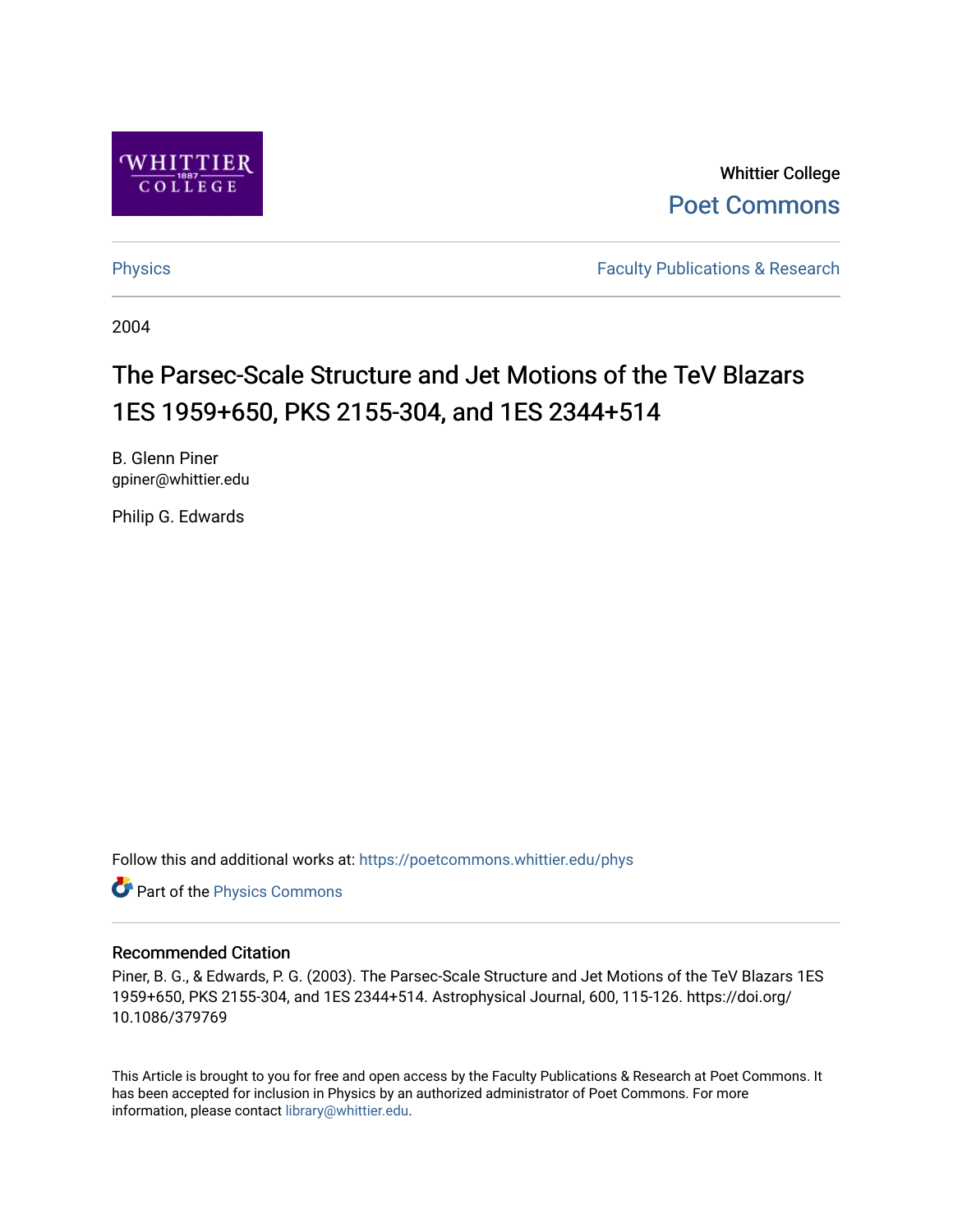# THE PARSEC-SCALE STRUCTURE AND JET MOTIONS OF THE TeV BLAZARS 1ES 1959+650, PKS 2155-304, AND 1ES 2344+514

B. GLENN PINER<sup>1,2</sup> AND PHILIP G. EDWARDS<sup>3</sup> Received 2003 August 5; accepted 2003 September 11

# ABSTRACT

As part of our study of the VLBI properties of TeV blazar jets, we present here a series of high-resolution 15 GHz Very Long Baseline Array (VLBA) images of the parsec-scale jets of the TeV blazars 1ES 1959+650, PKS 2155-304, and 1ES 2344+514, with linear resolutions of  $\sim 0.5$  pc. Each of these sources was observed with the VLBA at three or four epochs during 1999 and 2000. There is a notable lack of any strong moving components on the VLBI images (in contrast to the rapid superluminal motions seen in EGRET blazars), and the structure of the VLBI jet can be modeled either as a series of stationary Gaussian components or as a smooth power law for two of the sources (PKS 2155-304 and 1ES 2344+514). The low apparent speeds, together with beaming indicators such as the brightness temperature of the VLBI core, imply only modest Doppler boosting of the VLBI radio emission and only modest bulk Lorentz factors ( $\delta$  and  $\Gamma \approx a$  few), in contrast to the more extreme values of these parameters invoked to explain the high-energy emission. The fact that no moving shocks or plasmoids are seen on the parsec scale suggests that the shocks or plasmoids that are assumed to be responsible for the high-energy flares must dissipate before they separate from the core on the VLBI images. This requires the loss of a substantial amount of bulk kinetic energy on parsec scales and implies a higher efficiency than is typically assumed for internal shock scenarios.

Subject headings: BL Lacertae objects: individual (1ES 1959+650, 1ES 2344+514, PKS 2155-304) galaxies: active — galaxies: jets — radio continuum: galaxies

# 1. INTRODUCTION

The blazar phenomenon is well established to be the result of relativistic electrons (and possibly positrons) radiating in a jet that is undergoing bulk relativistic motion at a small angle to the observer's line of sight. The characteristic blazar spectral energy distribution is two-peaked, with the lowfrequency peak due to synchrotron radiation and the highfrequency peak due to inverse Compton scattering, either of the jets own synchrotron photons (synchrotron self-Compton or SSC emission) or of external photons (the so-called external-radiation Compton, or ERC, emission). In VLBI images, most blazars display rapid superluminal apparent motions (Jorstad et al. 2001a). A particular subclass of blazar whose synchrotron spectra in a  $\nu F_{\nu}$  plot peak at X-ray frequencies (the high-frequency peaked BL Lac objects, or HBLs) has inverse Compton spectra that peak at TeV  $\gamma$ -ray frequencies, and a few of these objects have been detected by ground-based TeV  $\gamma$ -ray telescopes (Horan et al. 2002). This set of objects is referred to as the TeV blazars. The TeV blazars are restricted to relatively nearby HBLs, because of the absorption of TeV  $\gamma$ -rays by pair-production on the extragalactic background light.

The TeV blazars display a number of interesting characteristics: They show dramatic variability in their high-energy emission (e.g., Gaidos et al. 1996), and the size scales implied by such rapid variability require large relativistic Doppler

NASA Summer Faculty Fellowship, Jet Propulsion Laboratory, California Institute of Technology, 4800 Oak Grove Drive, Pasadena, CA 91109. <sup>3</sup> Institute of Space and Astronautical Science, Yoshinodai, Sagamihara,

factors in the  $\gamma$ -ray producing region to avoid  $\gamma$ -ray absorption [the Doppler factor  $\delta = 1/\Gamma(1 - \beta \cos \theta)$ , where  $\Gamma$  is the bulk Lorentz factor,  $\beta = v/c$ , and  $\theta$  is the angle to the line of sight]. Some specific emission models require extreme Doppler factors and bulk Lorentz factors  $(\sim40-50)$ ; these values can be somewhat reduced in some models but remain high  $(\sim 15;$ Georganopoulos & Kazanas 2003). The TeV blazar phenomenon thus requires both high particle and bulk Lorentz factors. The high-particle Lorentz factors that are required to produce the high-frequency emission are commonly assumed to be produced at shocks in the jet, where some of the bulk kinetic energy of the flow is converted to internal kinetic energy. These shocks may be produced either by internal interactions in the jet (e.g., Spada et al. 2001) or by interaction of the jet with the external environment (e.g., Dermer & Chiang 1998).

This paper is part of our ongoing program to study the parsec-scale jets of a TeV  $\gamma$ -ray–selected sample of blazars using the National Radio Astronomy Observatory's Very Long Baseline Array (VLBA).<sup>4</sup> VLBI observations of these TeV sources provide the highest resolution images of these jets currently achievable. These images provide independent constraints on parameters that are crucial for modeling the jet. Observations of changes in jet structure on parsec scales (superluminal motion) can constrain both the Lorentz factor of the jet and the angle of the jet to the line of sight [the apparent jet speed  $\beta_{app} = \beta \sin \theta / (1 - \beta \cos \theta)$ , and also the jet opening angle. In addition, there is the possibility of directly imaging the shock, or "component," responsible for the  $\gamma$ -ray flare emission, as has apparently been done for some EGRET

<sup>&</sup>lt;sup>1</sup> Department of Physics and Astronomy, Whittier College, 13406 East blazars (Jorstad et al. 2001b). The VLBI observations probe Philadelphia Street, Whittier, CA 90608; gpiner@whittier.edu.

Kanagawa 229-8510, Japan; pge@vsop.isas.ac.jp.

<sup>4</sup> The National Radio Astronomy Observatory is a facility of the National Science Foundation operated under cooperative agreement by Associated Universities, Inc.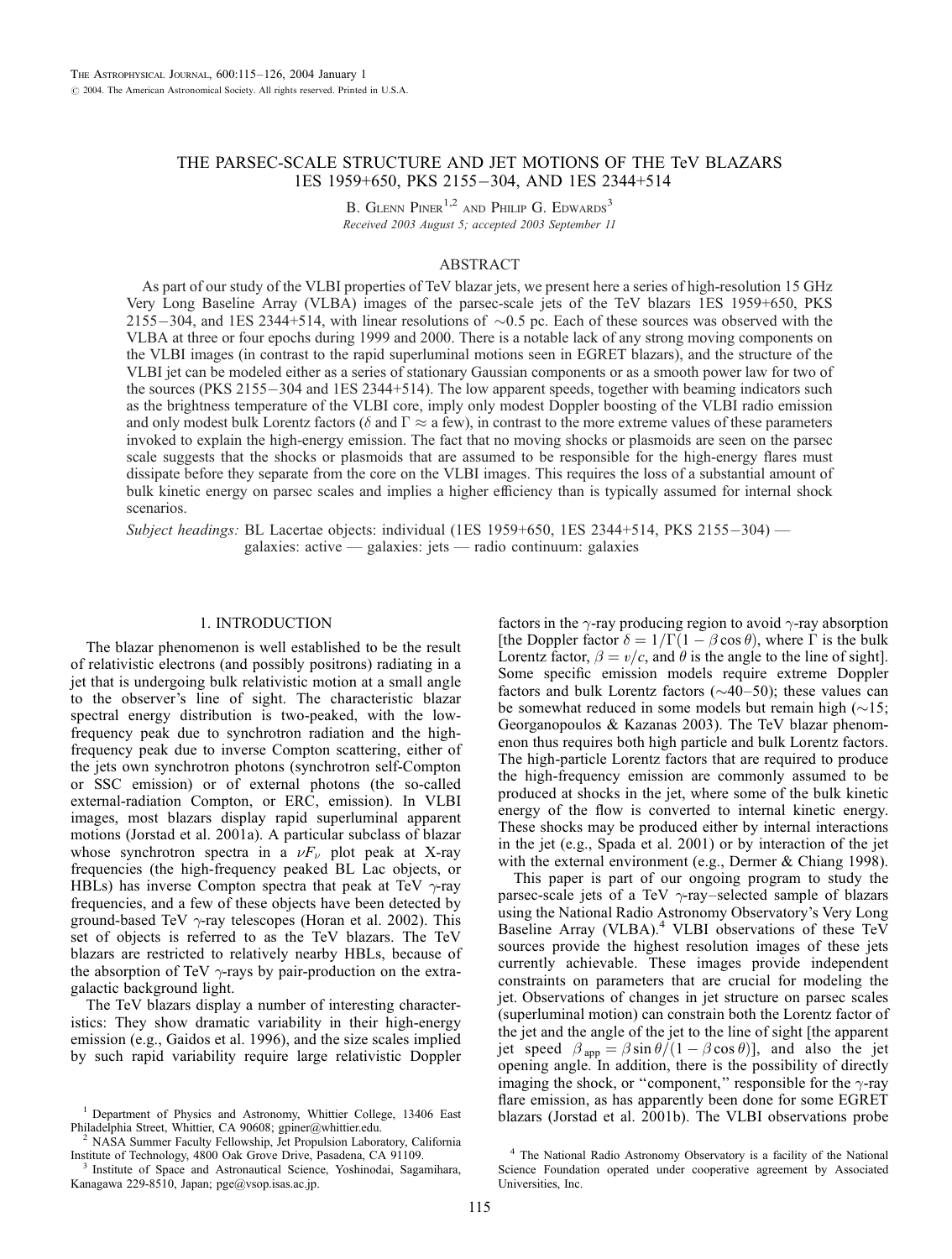the inner-jet properties through direct imaging, and these properties can then be compared with those deduced from light curves and multiwavelength spectra.

There are currently five extragalactic sources whose detection in TeV  $\gamma$ -rays has been confirmed by multiple detections; all of these are HBLs. They are Mrk 421, Mrk 501, 1ES 1959+650, and H1426+428 (Horan et al. 2003 and references therein), and PKS 2155-304, which has recently been confirmed (Djannati-Ataï et al. 2003b). In addition, there have been unconfirmed detections of five other sources: the HBL 1ES 2344+514, the low-frequency peaked BL Lac objects BL Lac and 3C 66A (Horan et al. 2002 and references therein), the radio galaxy M87 (Aharonian et al. 2003a), and the starburst galaxy NGC 253 (Itoh et al. 2002). The confirmed detections of five HBLs make the TeV emission of this class of object well established, and we therefore restrict our sample to the six TeV-detected HBLs (the five confirmed sources mentioned above plus 1ES 2344+514), until such time as the TeV emission from one of the other classes of candidate objects is confirmed.

Our earlier observations of Mrk 421 were presented by Piner et al. (1999); more recent VLBA observations following the prolonged flaring state of Mrk 421 in early 2001 will be presented by B. G. Piner & P. G. Edwards (2004, in preparation). Observations of Mrk 501 were reported by Edwards & Piner (2002; see also Giroletti et al. 2003). This paper describes a series of VLBA observations of 1ES 1959+650, PKS 2155- 304, and 1ES 2344+514 obtained during 1999 and 2000. Initial results on these three sources were briefly presented by Piner et al. (2002), here we provide more detailed information and a fuller description and consideration of the entire data set. Because H1426+428 was not detected as a TeV source until relatively recently, it was not added to our observing campaign until 2001. Observations of H1426+428, plus additional monitoring of 1ES 1959+650 and PKS 2155-304, are underway and will be presented in a future paper. The VLBA flux densities of the three sources studied in this paper are substantially less  $(\sim]100$  mJy) than those of the two more well-studied TeV blazars Mrk 421 and Mrk 501  $(\sim]500$  mJy).

In this paper we use the cosmological parameters measured by the Wilkinson Microwave Anisotropy Probe (WMAP) of  $H_0 = 71$  km s<sup>-1</sup> Mpc<sup>-1</sup>,  $\Omega_m = 0.27$ , and  $\Omega_{\Lambda} = 0.73$  (Bennett et al. 2003). We use the equation given in footnote 14 of Perlmutter et al. (1997) to compute the luminosity distance for nonzero  $\Omega_{\Lambda}$ . When results from other papers are quoted, these results have been converted to the set of cosmological parameters given above. In  $\S$  2 we give a more detailed introduction to the three sources in this paper, in  $\S$  3 and 4 we discuss the VLBI observations and the results obtained from imaging and model fitting, and in  $\S$  5 we discuss the astrophysical implications of these results.

# 2. THE INDIVIDUAL SOURCES

#### 2.1. 1ES 1959+650

1ES 1959+650 ( $z = 0.047$ ) became the third source to have its TeV emission confirmed, after Mrk 421 and Mrk 501. It was initially detected at a low significance in 1998 by the Utah Seven Telescope Array (Nishiyama et al. 2000), and it has subsequently been detected by the Whipple (Holder et al. 2003a), HEGRA (Aharonian et al. 2003b), and CAT (Djannati-Ataı¨ et al. 2003a) experiments. The highest levels of TeV  $\gamma$ -ray activity were observed between 2002 May and

2002 July, when the source showed two strong flares, the strongest peaking at a flux of 5 crab with a doubling time of 7 hr (Holder et al. 2003a). TeV  $\gamma$ -ray observations at other times (2000–2001 and after 2002 September) have shown the source to be in a relatively quiescent state, with an average flux of only 0.05 crab in 2000–2001 (Aharonian et al. 2003b; Holder et al. 2003b). 1ES 1959+650 is also quite variable at X-ray (Giebels et al. 2002; Holder et al. 2003b) and optical (Villata et al. 2000) wavelengths. A multiwavelength spectrum is shown by Beckmann et al. (2002). A 5 GHz VLBA image is given by Bondi et al. (2001), and 5 GHz VLBA and 1.4 GHz VLA images are presented by Rector, Gabuzda, & Stocke (2003).

#### 2.2. PKS 2155-304

As an archetypal X-ray–selected BL Lac object, PKS 2155-304 ( $z = 0.117$ ) has been extensively observed by X-ray and UV satellites and ground-based optical monitoring, and it exhibits complex phenomenology in its rapid, strong, broadband variability. Recent results include descriptions of BeppoSAX data by Zhang et al. (2002), XMM-Newton data by Edelson et al. (2001), optical polarimetric monitoring by Tommasi et al. (2001), and a long-look ASCA observation by Tanihata et al. (2001). This source was detected in TeV  $\gamma$ -rays in late 1996 and late 1997 by the University of Durham Mark 6 Telescope, with a combined significance of 6.8  $\sigma$  (Chadwick et al. 1999). The peak TeV flux was measured in 1997 November, when PKS 2155-304 was in an X-ray–high state (Chadwick et al. 1999; Chiappetti et al. 1999). A confirming detection of this source in TeV  $\gamma$ -rays has been made recently by the H.E.S.S. collaboration (Djannati-Ataı¨ et al. 2003b). Specific emission models used to explain the spectra and variability of this source have used Doppler factors ranging from  $\delta \sim 20-30$  (Chiappetti et al. 1999; Kataoka et al. 2000); however, the observations on which these results are based have been disputed by Edelson et al.  $(2001)$ . Radio observations of PKS 2155 $-304$  are sparse compared with the optical and high-energy observations, but a sequence of VLA images is presented by Laurent-Muehleisen et al. (1993).

#### 2.3. 1ES 2344+514

1ES 2344+514 ( $z = 0.044$ ) was detected in TeV  $\gamma$ -rays by the Whipple Telescope (Catanese et al. 1998) during an active period from 1995 October to 1996 January, when it displayed one flare with a flux of 0.6 crab (a 6  $\sigma$  detection), and an average flux level of 0.1 crab (excluding the flare, a 4  $\sigma$ detection). Although subsequent TeV observations of this source have yielded only upper limits (e.g., Aharonian et al. 2002), it is the most secure of the unconfirmed detections, in part because 1ES 2344+514 is expected to be one of the brightest extragalactic TeV sources (Ghisellini 2003). Detection of exceptional X-ray spectral variability is reported by Giommi, Padovani, & Perlman (2000) from BeppoSAX observations between 1996 and 1998. They observe shifts by a factor of 30 or more in the peak frequency of the synchrotron emission, which ranged to at or above 10 keV. Rapid variability on timescales of 5000 s was also detected when the source was brightest. Detection of more moderate variability at optical wavelengths is discussed by Xie et al. (2002). VLBI images at 1.6 and 5 GHz are presented by Bondi et al. (2001), and 5 GHz VLBA and 1.4 GHz VLA images are shown by Rector et al. (2003).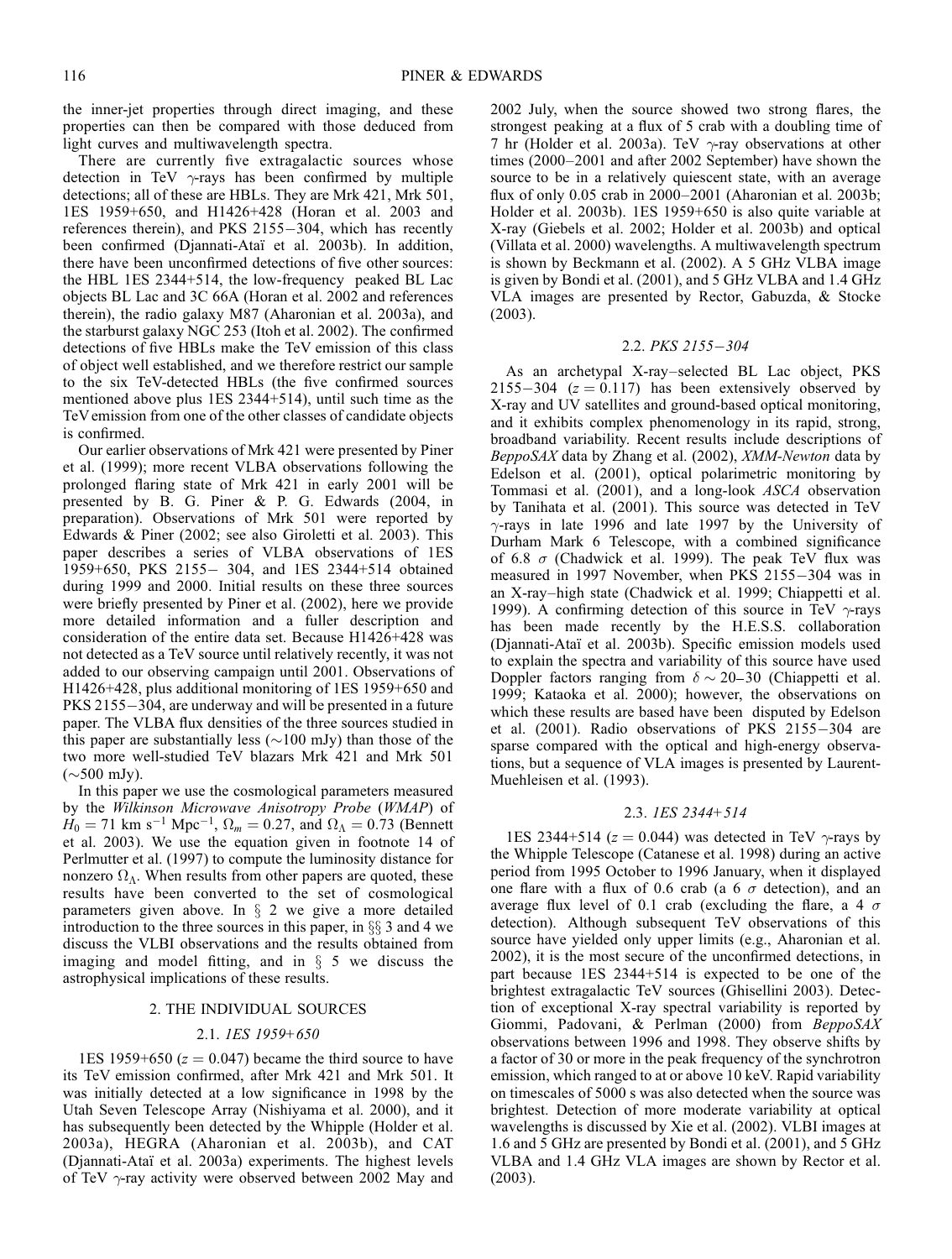| <b>SOURCE</b>  | Еросн          | TIME ON SOURCE<br>(hr) | <b>VLBA ANTENNAS<sup>a</sup></b> | NATURAL WEIGHTING   |                                        |                                                  | <b>UNIFORM WEIGHTING</b> |                                        |                                                  |
|----------------|----------------|------------------------|----------------------------------|---------------------|----------------------------------------|--------------------------------------------------|--------------------------|----------------------------------------|--------------------------------------------------|
|                |                |                        |                                  | Beam <sup>b</sup>   | Peak Flux Density<br>$(mJy beam^{-1})$ | Lowest Contour <sup>c</sup><br>$(mJy beam^{-1})$ | Beam <sup>t</sup>        | Peak Flux Density<br>$(mJy beam^{-1})$ | Lowest Contour <sup>b</sup><br>$(mJy beam^{-1})$ |
| 1ES 1959+650   | 2000 Mar 6     | 6                      | No KP, OV                        | 0.95, 0.47, 7.6     | 96                                     | 0.25                                             | 0.74, 0.33, 9.5          | 85                                     | 0.45                                             |
|                | 2000 Jun 9     | 6                      | All                              | 0.95, 0.51, 10.7    | 96                                     | 0.23                                             | 0.70, 0.36, 15.4         | 82                                     | 0.44                                             |
|                | 2000 Jul 8     | 6                      | No PT                            | 0.91, 0.49, 9.4     | 98                                     | 0.28                                             | 0.68, 0.35, 15.6         | 85                                     | 0.50                                             |
| PKS 2155-304   | 2000 Mar 3     | 6                      | A11                              | $1.38, 0.49, -1.1$  | 210                                    | 0.34                                             | $1.01, 0.35, -2.0$       | 194                                    | 0.62                                             |
|                | $2000$ Jun $2$ | 6                      | No NL                            | $1.49, 0.49, -3.4$  | 137                                    | 0.33                                             | $0.99, 0.34, -0.5$       | 124                                    | 0.95                                             |
|                | 2000 Jun 29    | 6                      | No FD                            | $1.41, 0.48, -5.5$  | 155                                    | 0.38                                             | $1.00, 0.35, -1.8$       | 143                                    | 0.82                                             |
| $1ES$ 2344+514 | 1999 Oct 1     | 8                      | All                              | $0.91, 0.56, -11.6$ | 96                                     | 0.17                                             | $0.62, 0.37, -4.8$       | 91                                     | 0.43                                             |
|                | 1999 Nov 9     | 8                      | A11                              | $0.91, 0.55, -10.7$ | 93                                     | 0.18                                             | $0.63, 0.37, -4.7$       | 89                                     | 0.40                                             |
|                | 2000 Jan 7     | 8                      | A11                              | $0.92, 0.56, -11.3$ | 78                                     | 0.17                                             | $0.63, 0.37, -4.0$       | 73                                     | 0.39                                             |
|                | 2000 Mar 23    | 8                      | No PT                            | $0.84, 0.51, -7.9$  | 90                                     | 0.20                                             | $0.62, 0.36, -4.0$       | 85                                     | 0.37                                             |

TABLE 1 Observation Log and Parameters of the Images

<sup>a</sup> VLBA telescope locations are as follows: FD = Fort Davis, Texas, KP = Kitt Peak Arizona, NL = North Liberty, Iowa, OV = Owens Valley, California, and PT = Pietown, New Mexico.<br><sup>b</sup> Numbers given for the beam are FWHMs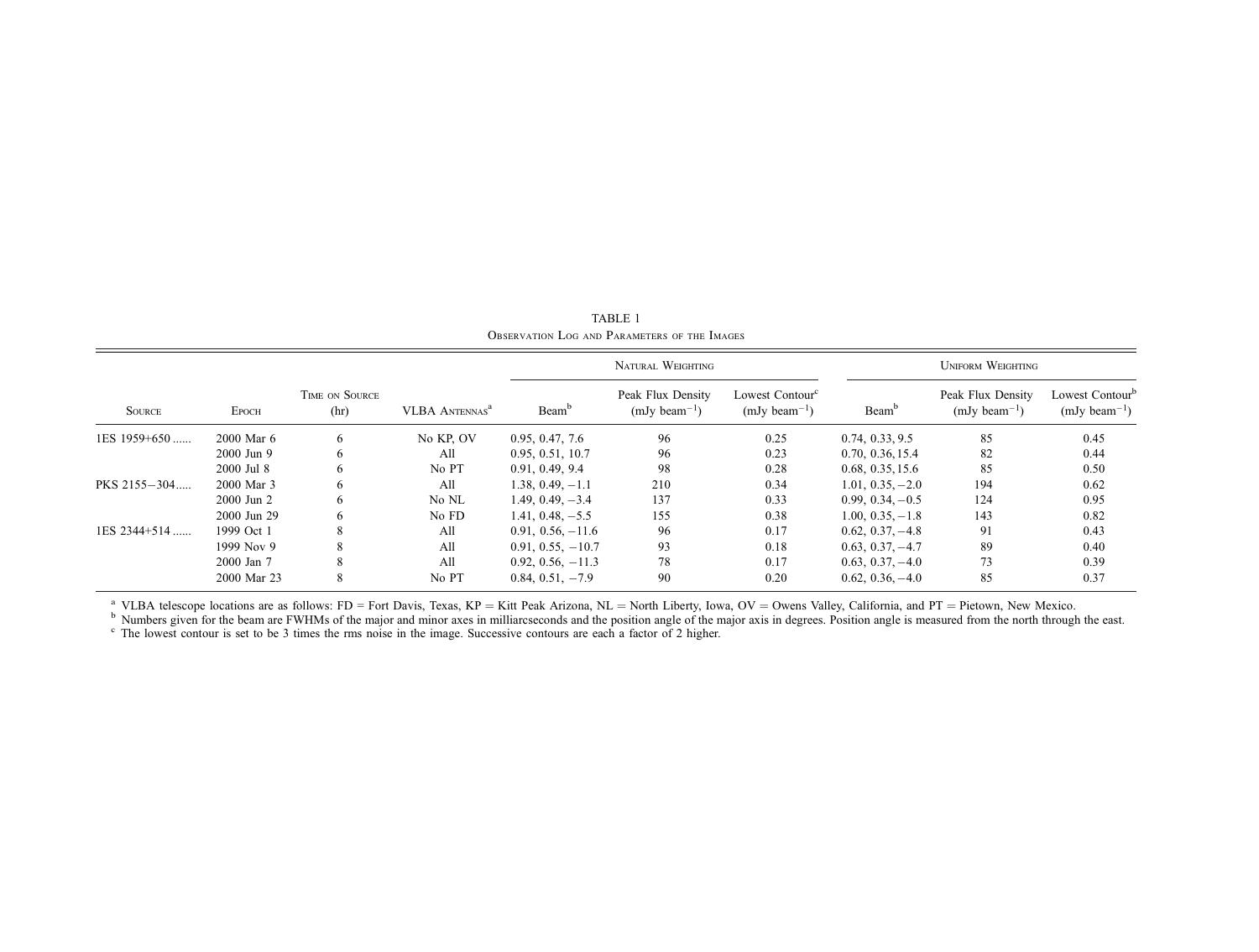

Fig. 1.—VLBA images of 1ES 1959+650 at 15 GHz. The epoch of observation is shown in the upper left corner of each image. The top row shows the images obtained with natural weighting (uvweight =  $0, -2$  in DIFMAP), and the bottom row shows the images obtained with uniform weighting (uvweight = 2, 0 in DIFMAP). The axes are labeled in milliarcseconds. Numerical parameters of the images are given in Table 1. The centers of the circular Gaussians (excluding the Gaussian representing the core) that were fitted to the visibilities are marked with asterisks, and the identifications of the Gaussians are indicated. Numerical parameters of these Gaussians are given in Table 2.

#### 3. OBSERVATIONS

#### 3.1. Details of Observations

We observed 1ES 2344+514 with the VLBA at 15 GHz at four epochs between 1999 October and 2000 March with 8 hr of observation time per epoch (a total of 32 hr), under observation code BP057. We observed 1ES 1959+650 and PKS 2155-304 at 15 GHz at three epochs each between 2000 March and 2000 July with 6 hr of observation time per source per epoch (a total of 36 hr), under observation code BP062. All of the observations used standard VLBA continuum setups (eight intermediate frequencies, 64 MHz total bandwidth, 1 bit sampling for BP057; four intermediate frequencies, 32 MHz total bandwidth, 2 bit sampling for BP062), and all recorded left circular polarization. An observation log is given in Table 1. An observing frequency of 15 GHz was chosen because it provided the best combination of the high resolution needed to monitor possible moving jet components with the sensitivity required to image jets in these relatively faint  $\sim$ 100 mJy sources with adequate dynamic range. Calibration and fringe-fitting were done with the AIPS software package. Images from these data sets were produced using standard CLEAN and self-calibration procedures from the DIFMAP

software package (Shepherd, Pearson, & Taylor 1994). The size of the VLBA beam at 15 GHz is approximately 0.5 mas; this corresponds to linear resolutions of about 0.5 pc for 1ES 1959+650 and 1ES 2344+514, and about 1 pc for PKS  $2155 - 304.$ 

#### 3.2. Images

The VLBA images of 1ES 1959+650, PKS 2155 $-$ 304, and 1ES 2344+514 are shown in Figures 1–3, respectively. In each of these figures, the top row contains the higher sensitivity but lower resolution naturally weighted images (uvweight  $= 0$ ,  $-2$  in DIFMAP), while the bottom row contains the lower sensitivity but higher resolution uniformly weighted images (uvweight  $= 2, 0$  in DIFMAP). Parameters of these images are given in Table 1. The rms noise in the images is approximately equal to the thermal noise limit for 1ES 2344+514 and 1ES 1959+650, for PKS 2155-304 it is about 30% higher. The dynamic range (peak/rms) achieved exceeds 1000 : 1 at all epochs for the naturally weighted images.

1ES 1959+650 has an intriguing morphology. The uniformly weighted images in Figure 1 clearly show a short jet extending 1 mas to the southeast of the core (presumed to be the northernmost of the three components we see, because it is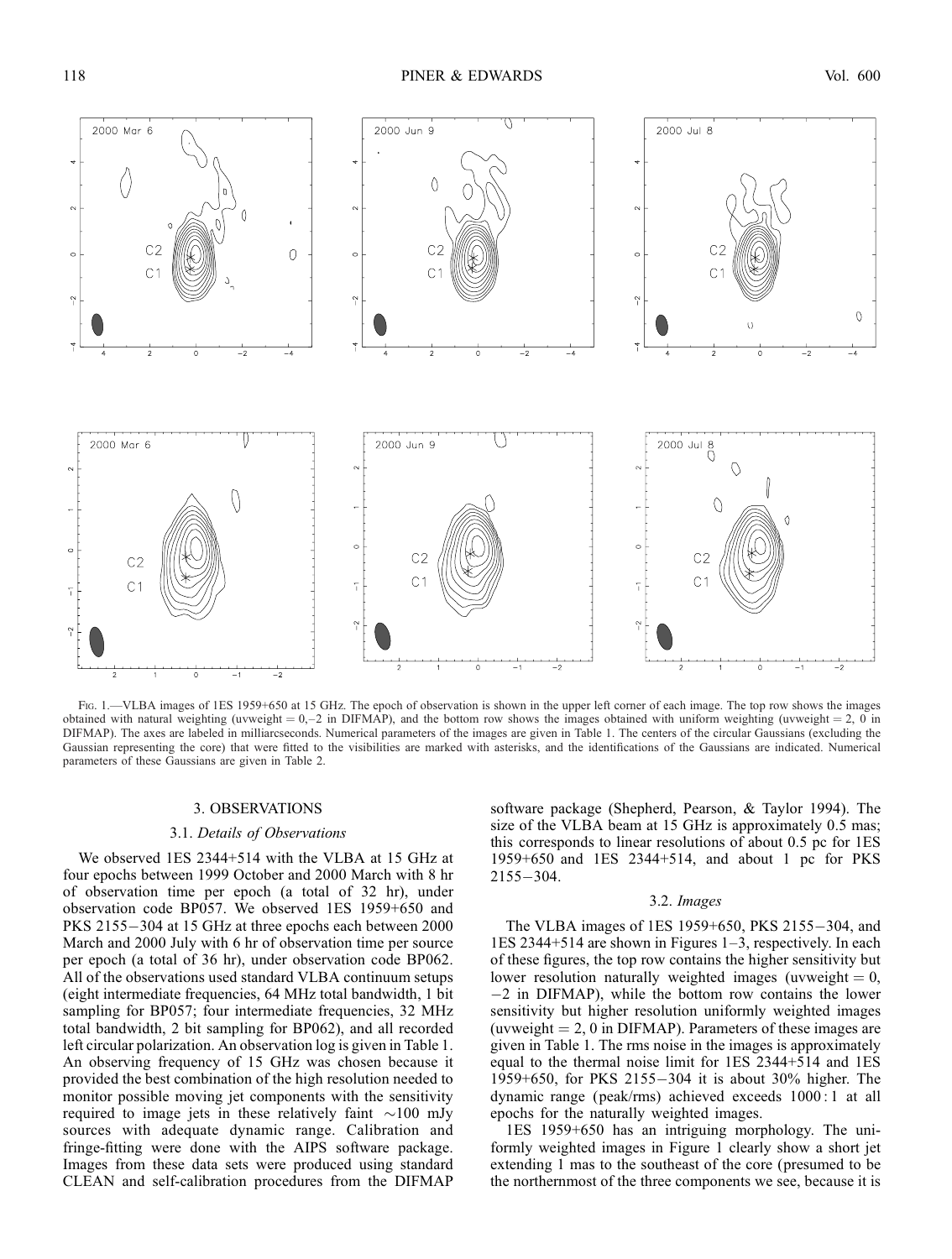

Fig. 2.—VLBA images of PKS 2155-304 at 15 GHz. The epoch of observation is shown in the upper left corner of each image. The top row shows the images obtained with natural weighting (uvweight =  $0, -2$  in DIFMAP), and the bottom row shows the images obtained with uniform weighting (uvweight =  $2, 0$  in DIFMAP). The axes are labeled in milliarcseconds. Numerical parameters of the images are given in Table 1. The centers of the circular Gaussians (excluding the Gaussian representing the core) that were fitted to the visibilities are marked with asterisks, and the identifications of the Gaussians are indicated. Numerical parameters of these Gaussians are given in Table 2.

both the brightest and the most compact), along a position angle of  $\approx 160^{\circ}$ . The naturally weighted images also show this southeastern jet but in addition show broad, diffuse emission to the north of the core. The lower resolution 5 GHz VLBA image of 1ES 1959+650 by Rector et al. (2003; see also the similar image by Bondi et al. 2001) shows a diffuse jet with a broad ( $\sim 55^{\circ}$ ) opening angle extending 20 mas north of the core along a position angle of  $\approx -5^\circ$ . There is no indication of a southern jet in those image, but the southern jet seen in this paper would not be resolved by those observations. The VLA image of Rector et al. (2003) shows faint extended flux to the north (P.A.  $\approx -5^{\circ}$ ) and south (P.A.  $\approx 175^{\circ}$ ) of the core. Because no southern jet is visible in the lower resolution 5 GHz image, we do not think the VLBA images are showing a jet and counterjet but instead speculate that the jet from this source may be very closely aligned with the line of sight, such that a slight bend carries the jet across the line of sight and causes it to appear first to the south of the core in the 15 GHz VLBA images and then to the north of the core in the 5 GHz VLBA image.

PKS  $2155 - 304$  has a jet that starts to the southeast of the core at a position angle of  $\approx 150^{\circ}$ , before bending toward the east at about 1 mas from the core. At that point the jet becomes broader and more diffuse, before finally bending again to the southeast at about 3 mas from the core. As far as we know, these are the first published VLBI images of this source. The highest resolution VLA image of PKS  $2155-304$  presented by Laurent-Muehleisen et al. (1993) shows a knot nearly 180° misaligned from the VLBA jet in Figure 2; the lower resolution VLA images by these same authors also show an extended halo of emission around the core. Both 1ES 1959+650 and PKS 2155-304 show extreme jet misalignments, either in their parsec-scale structure or between the parsec and kiloparsec scales.

1ES 2344+514 shows a typical core-jet morphology, with a nearly straight jet along a position angle of  $\approx 145^{\circ}$ , detectable out to 4 mas from the core in our images. The 5 GHz VLBA image of Rector et al. (2003; see also the similar image by Bondi et al. 2001) shows this jet extending to 50 mas from the core, but becoming more diffuse and broadening into a cone with a  $\sim$ 35° opening angle. The VLA image of Rector et al. (2003) detects emission extending to the east (P.A.  $\approx 105^{\circ}$ ) in a  $50^{\circ}$  cone. The misalignment angle for this source is about  $40^{\circ}$ .

### 3.3. Model Fits

In order to quantify any possible motions in these jets, circular Gaussian model components were fit to the visibility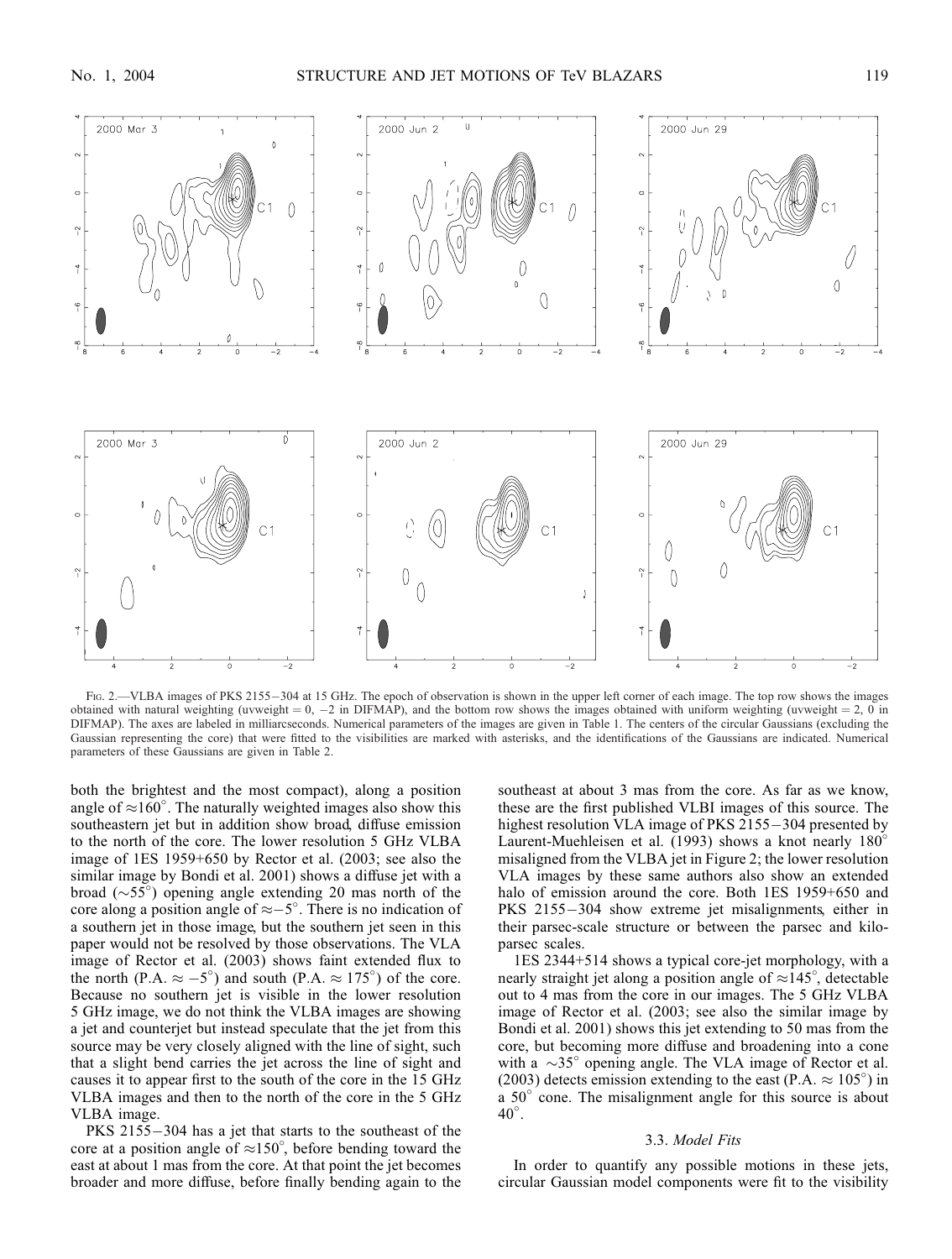

Fig. 3.—VLBA images of 1ES 2344+514 at 15 GHz. The epoch of observation is shown in the upper left corner of each image. The top row shows the images obtained with natural weighting (uvweight = 0, -2 in DIFMAP), and the bottom row shows the images obtained with uniform weighting (uvweight = 2, 0 in DIFMAP). The axes are labeled in milliarcseconds. Numerical parameters of the images are given in Table 1. The centers of the circular Gaussians (excluding the Gaussian representing the core) that were fitted to the visibilities are marked with asterisks, and the identifications of the Gaussians are indicated. Numerical parameters of these Gaussians are given in Table 2.

data using the *modelfit* task in DIFMAP. The parameters of these model fits are given in Table 2. The reduced  $\chi^2$  for all model fits was under 1.0. 1ES 1959+650 was well fitted by two circular Gaussians (C1 and C2) in addition to the core component. These components are located in the southeastern jet visible in the uniformly weighted images of Figure 1. C1 is a  $\sim$  20 mJy component located about 0.8 mas from the core, and C2 is a  $\sim$ 30 mJy component located about 0.4 mas from the core. The visibilities for PKS  $2155-304$  are well fitted by only a single circular Gaussian in addition to the core, with a flux density  $\sim$ 40 mJy and a core separation of  $\approx$ 0.6 mas. The jet in 1ES 2344+514 is fitted by three Gaussians (C1, C2, and C3). The flux densities of C1, C2, and C3 are  $\sim$ 5, 10, and 15 mJy, and the core separations are  $\approx$  2.5, 1.3, and 0.5 mas, respectively. The centers of the model-fit Gaussian components are marked by asterisks in Figures 1–3.

We estimate that these full-track observations allow us to measure the positions of the component centers to within 10% of a uniform beam width, and this is the error assumed for subsequent analysis (calculated by taking 10% of the projection of the elliptical beam FWHM onto a line joining the center of the core to the center of the component). Error bars larger than this produce a scatter about the fits to linear component motion that are so small as to be statistically unlikely, confirming that our estimated error is reasonable. Note that the low rms noise achieved by these long integrations allows us to detect even the faintest component (the

5 mJy C1 in 1ES 2344+514) with a signal-to-noise ratio exceeding 50 : 1.

Because the jets of these three sources appear relatively smooth, we have also investigated whether the jets can be represented by a smoothly varying function such as a power law, rather than a series of discrete Gaussians. We used the method of Xu et al. (2000), who fit the jets of FR I radio galaxies with power laws by first subtracting a Gaussian core component and then producing a one-dimensional curve of summed flux density across the jet versus distance along the jet. Xu et al. (2000) adequately fit such curves (which we hereafter refer to as jet "profiles"), which they constructed for their sample of radio galaxies with power laws with an index of about  $-2$ .

In Figure 4 we first show the jet profiles, including the core component, obtained from the CLEAN images (solid curves), along with the corresponding profiles obtained from the Gaussian components that were fitted to the visibilities (dotted curves). The vertical lines indicate the centers of the model-fit Gaussians. In Figure 5 we show the jet profiles with the core component subtracted (solid curves) along with the power law that is the best fit to this jet profile (dotted curves). We show these curves for the three sources considered in this paper and for a 15 GHz observation of the TeV blazar Mrk 501 from data presented by Edwards & Piner (2002). Both smooth power laws (with fitted indices that fall between  $-1$  and  $-2$ ) and a series of discrete Gaussians that sum to produce an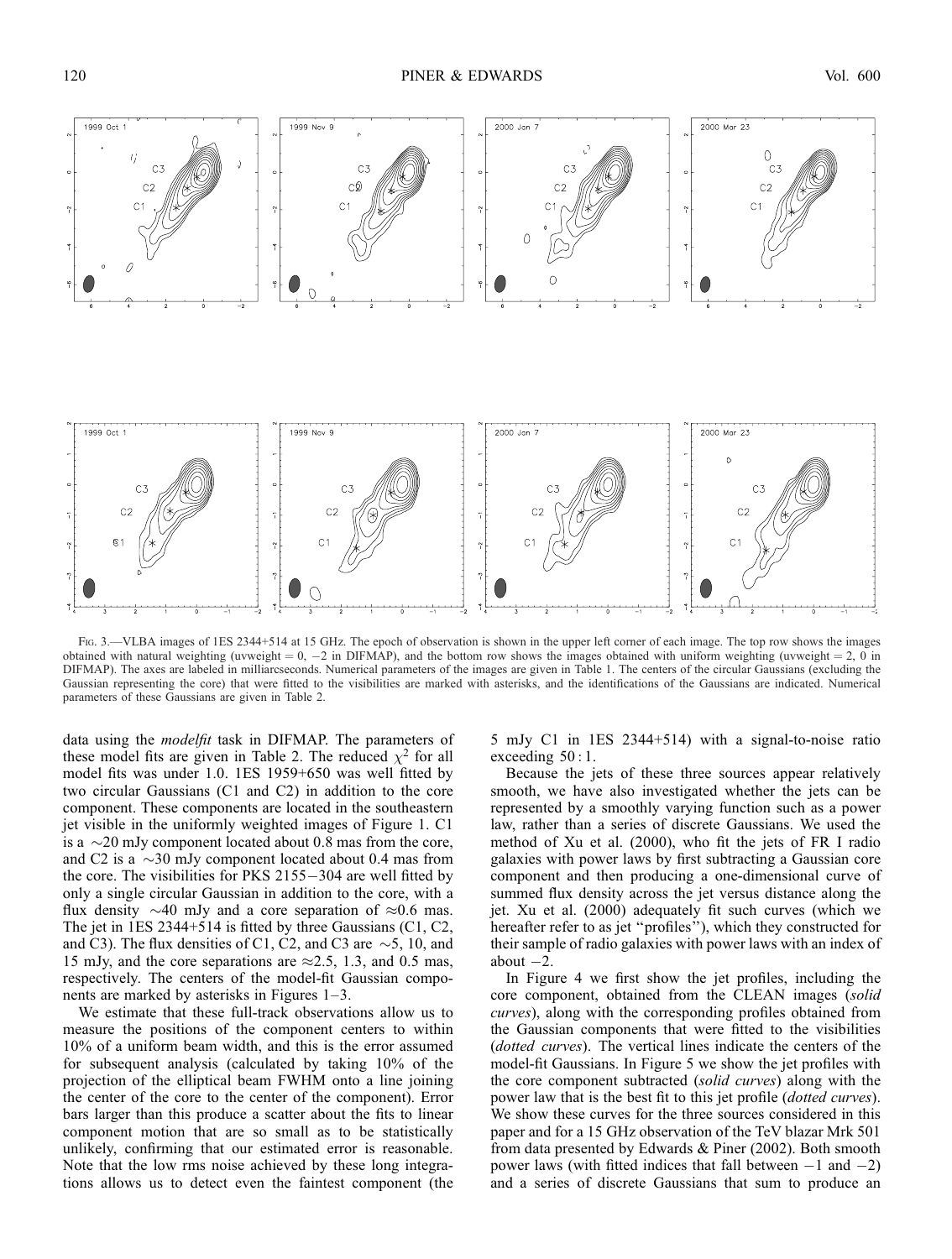| Epoch       | Component      | S <sup>a</sup><br>(mJy) | $r^{b}$<br>(mas) | $P.A.^b$<br>(deg) | $a^{\rm c}$<br>(mas) |
|-------------|----------------|-------------------------|------------------|-------------------|----------------------|
| 2000 Mar 6  | Core           | 91                      | .                |                   | 0.14                 |
|             | C <sub>2</sub> | 25                      | 0.37             | 134.0             | 0.29                 |
|             | C1             | 18                      | 0.82             | 159.9             | 0.56                 |
| 2000 Jun 9  | Core           | 83                      | $\ldots$         |                   | 0.15                 |
|             | C <sub>2</sub> | 31                      | 0.35             | 140.5             | 0.27                 |
|             | C <sub>1</sub> | 22                      | 0.76             | 158.1             | 0.52                 |
| 2000 Jul 8  | Core           | 85                      | $\ldots$         | .                 | 0.14                 |
|             | C <sub>2</sub> | 36                      | 0.35             | 137.1             | 0.27                 |
|             | C <sub>1</sub> | 19                      | 0.83             | 159.0             | 0.59                 |
| 2000 Mar 3  | Core           | 205                     | $\ldots$         | .                 | 0.18                 |
|             | C <sub>1</sub> | 52                      | 0.53             | 150.2             | 0.75                 |
| 2000 Jun 2  | Core           | 138                     | $\cdots$         | .                 | 0.18                 |
|             | C <sub>1</sub> | 33                      | 0.70             | 149.3             | 0.53                 |
| 2000 Jun 29 | Core           | 165                     | $\ldots$         | $\cdots$          | 0.21                 |
|             | C <sub>1</sub> | 26                      | 0.71             | 146.1             | 0.68                 |
| 1999 Oct 1  | Core           | 93                      | .                | .                 | 0.08                 |
|             | C <sub>3</sub> | 13                      | 0.46             | 129.0             | 0.23                 |
|             | C <sub>2</sub> | 10                      | 1.26             | 135.9             | 0.46                 |
|             | C1             | 5                       | 2.44             | 143.2             | 0.76                 |
| 1999 Nov 9  | Core           | 92                      | $\ldots$         | $\cdots$          | 0.10                 |
|             | C <sub>3</sub> | 13                      | 0.47             | 128.6             | 0.24                 |
|             | C <sub>2</sub> | 9                       | 1.41             | 137.2             | 0.52                 |
|             | C <sub>1</sub> | $\overline{4}$          | 2.60             | 144.6             | 0.94                 |

2000 Jan 7 Core 75 ... ... 0.11

2000 Mar 23 Core 87 ... ... 0.09

C3 14 0.45 127.6 0.23<br>C2 8 1.31 137.2 0.51 C2 8 1.31 137.2 0.51 C1 5 2.45 144.3 0.85

C3 16 0.44 127.9 0.23 C2 10 1.39 137.7 0.62 C1 4 2.69 144.5 0.93

| TABLE 2                  |  |  |  |  |  |  |
|--------------------------|--|--|--|--|--|--|
| TROUT AD GALLECLAN MODEL |  |  |  |  |  |  |

Source

1ES 1959+650 ...

PKS 2155-304

1ES 2344+514 ...

<sup>a</sup> Flux density in millijanskys.<br><sup>b</sup> P.A. and *r* are the polar coordinates of the center of the component relative to the presumed

core. Position angle is measured from north through east. <sup>c</sup> FWHM of the circular Gaussian component.

approximately smooth curve are adequate fits to the observed jet profiles for PKS  $2155-304$  and 1ES 2344+514. The jet profile of 1ES 1959+650 does show a smooth decline, but this curve is not well fitted by a power law. The jet profile of Mrk 501 has local maxima, and would not be well fitted by any monotonic function. Note that the jet profile of 1ES 2344+514 also shows small local maxima near the locations of the modelfit Gaussians.

There are then two possibilities. It is possible that these three jets are intrinsically a series of discrete components that are blended into an approximately smooth profile by the limited resolution close to the core. It is also possible that the jet has an intrinsically smooth profile that is being reproduced in the model fitting by the appropriate sum of discrete Gaussians. Given the limited range over which we can follow these low flux density jets, we can not distinguish between these two possibilities using only the data from these three sources, and both discrete Gaussians and power laws provide about equally good fits to the jet profiles, for two of the three sources (1ES 1959+650 is better fitted by Gaussians).

To resolve this issue, we return to our observations of the TeV sources Mrk 421 (Piner et al. 1999) and Mrk 501 (Edwards & Piner 2002), which are very similar to the three sources studied here except that their radio flux density is nearly an order of magnitude higher and their jets can therefore be followed further from the core and with higher dynamic range. In Mrk 421 and Mrk 501, it is evident from jet profile plots that these jets show a series of local maxima and minima, that are much better fit by Gaussian components than by a smooth power law. The profiles of Mrk 501 are shown in Figures 4 and 5, and plots for Mrk 421 show similar structure. By analogy with the two better observed TeV blazars, we retain the Gaussian model for source morphology in the remainder of this paper, making the assumption that the jets of the fainter (in the radio) TeV sources are similar to the jets of the brighter sources Mrk 421 and Mrk 501. Representation by Gaussians is also necessary to facilitate comparison of these sources with published VLBI data on other sources, such as the EGRET blazars (Jorstad et al. 2001a) or VLBA 2 cm survey sources (Kellermann et al. 2000), as well as with Mrk 421 and Mrk 501.

#### 4. RESULTS

#### 4.1. VLBI Core

We estimate that the flux densities of the VLBI cores given in Table 2 are accurate to within about 10%, taking into account the corrections made by amplitude self-calibration and estimated errors in the model fits. With 10% error bars there is no significant detection of core flux density variability,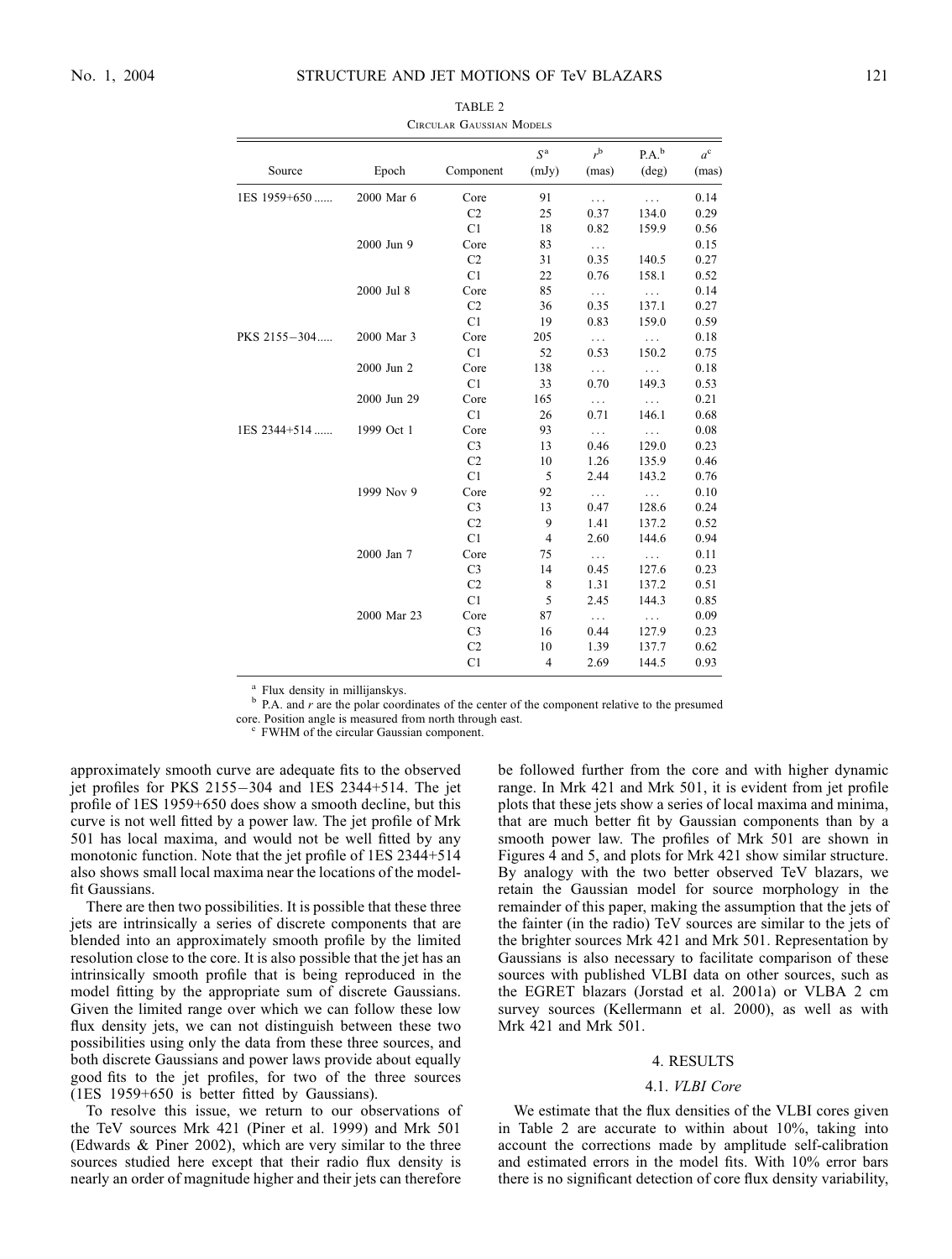

Fig. 4.—Jet profiles showing the summed flux across the jet as a function of distance along the jet for 1959+650 on 2000 June 9, 2155-304 on 2000 June 2, 2344+514 on 2000 January 7, and Mrk 501 on 1997 March 13. Data on Mrk 501 are from a 15 GHz observation from Edwards & Piner (2002). The solid curves show the summed flux from the CLEAN image, and the dotted curves show the profiles produced by the Gaussian models that were fitted to the visibility data from Table 2. The vertical lines show the positions of the centers of the Gaussians that compose the Gaussian model.

except in the case of PKS  $2155-304$ , for which there is a marginal detection of variability, with a 0.025  $\chi^2$  probability of constant flux density. The VLBI core flux density of this source decreases by 30% between 2000 March and 2000 June and then increases again by 20% by the end of 2000 June.

From the core flux densities and measured sizes we can calculate the brightness temperature, which can be used as an indicator of the amount of Doppler boosting, characterized by the Doppler factor  $\delta$ . The maximum brightness temperature of a circular Gaussian is given by  $T_B = 1.22 \times 10^{12} S$  $(1+z)/a^2 \nu^2$  K, where S is the flux density of the Gaussian in janskys, *a* is the FWHM of the Gaussian in mas,  $\nu$  is the observation frequency in GHz, and z is the redshift. Observed brightness temperatures are amplified by a factor of  $\delta$  over intrinsic brightness temperatures and often lie above physical limits such as the inverse Compton limit ( $\sim$ 10<sup>12</sup> K; Kellermann & Pauliny-Toth 1969) and equipartition limit  $({\sim}10^{11}$  K; Readhead 1994). A lower limit on  $\delta$  can then be invoked that reduces the observed brightness temperature below the appropriate limit (e.g., Tingay et al. 2001).

The Gaussian core components in Table 2 all have similar brightness temperatures of a few times  $10^{10}$  K, with a mean brightness temperature of  $3 \times 10^{10}$  K. The core components are all partially resolved, and lower limits on the core sizes (and therefore upper limits on the brightness temperature) were obtained using the DIFWRAP program for model component error analysis (Lovell 2000). The brightness temperature upper limits are about twice the best-fit values, with a mean brightness temperature upper limit of  $6 \times 10^{10}$  K. The equipartition brightness temperature for these three sources is  $\approx 6 \times 10^{10}$  K, using equation (4a) of Readhead (1994), and therefore no relativistic beaming needs to be invoked to bring the brightness temperature below either the inverse Compton or equipartition limit. In fact, if  $\delta$  is high in the VLBI core, then the core has a large departure from equipartition and minimum energy (Readhead 1994). There is thus no indication from the VLBI core properties that the core emission is highly beamed, for any of these three sources.

### 4.2. VLBI Jet

Apparent speeds for the VLBI jet components in Table 2 were measured by making linear least-square fits to the separation of the components from the VLBI core versus time.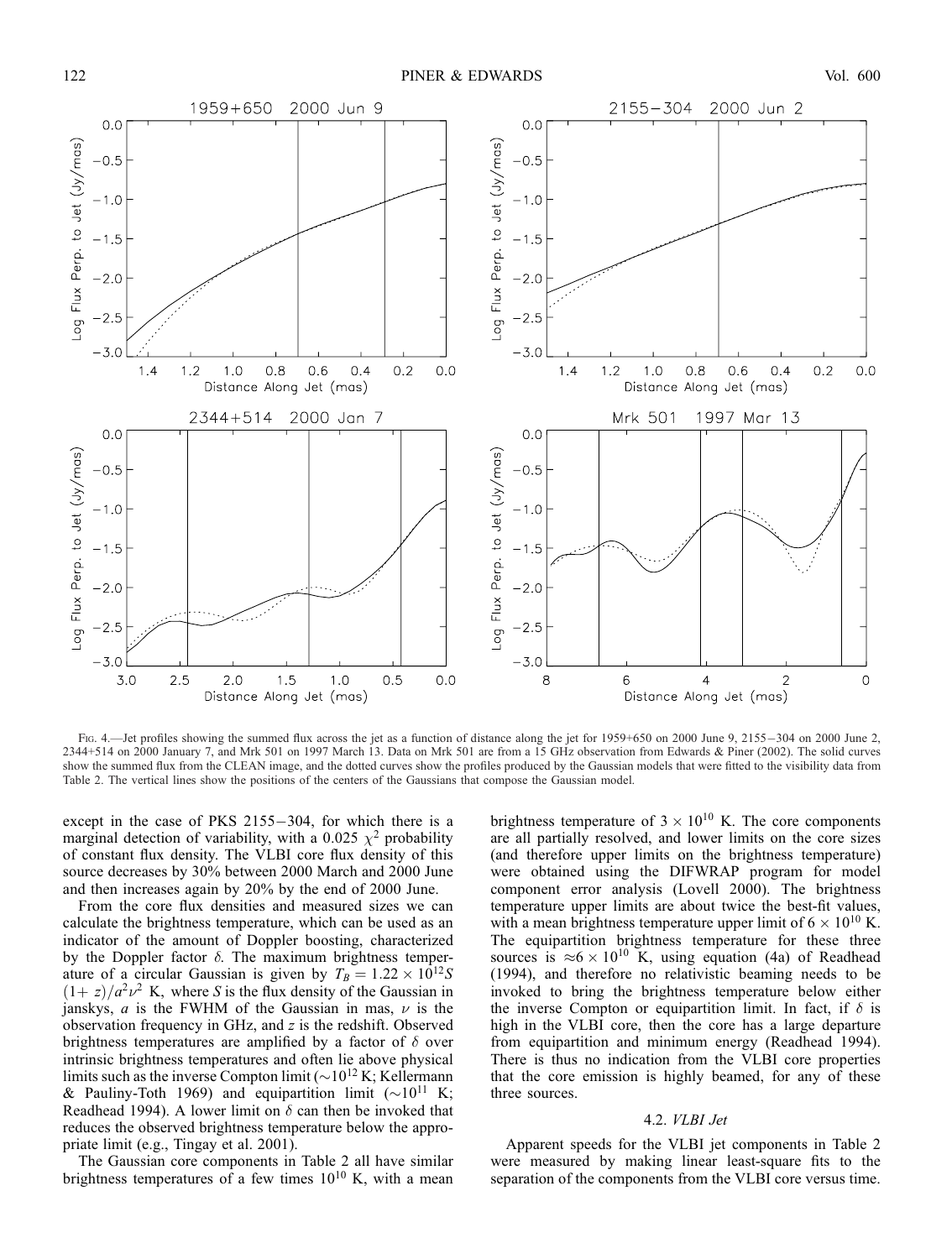

Fig. 5.—Jet profiles showing the summed flux across the jet as a function of distance along the jet for 1959+650 on 2000 June 9, 2155-304 on 2000 June 2, 2344+514 on 2000 January 7, and Mrk 501 on 1997 March 13. Data on Mrk 501 are from a 15 GHz observation from Edwards & Piner (2002). The core component has been subtracted from the image prior to the summing. The solid curves show the summed flux from the CLEAN image after the subtraction of the core, and the dotted curves show the power law that is the best fit to the solid curve.

These fits are shown in Figures  $6a-6c$ . Fitted speeds are given in Table 3 for the three sources contained in this paper, as well as for Mrk 421 (B. G. Piner & P. G. Edwards 2004, in preparation) and Mrk 501 (Edwards & Piner 2002). The apparent component speeds are mostly subluminal, and many are consistent with no motion (stationary components). The notable exception is  $PKS$  2155 $-304$ , but the error bar on this speed measurement is large. In fact, the measured component speeds for the three sources studied in this paper, when considered together, are statistically consistent with no motion  $(\chi^2$  probability of 0.12 for no motion of any component). Because of the slow or nonexistent component motions, there are no correlations found between VLBI component ejections and episodes of high-energy activity, as was found for the EGRET blazars by Jorstad et al. (2001b). Again, the one exception may be PKS 2155-304, where the 1  $\sigma$  range on the zero-separation epoch of the jet component includes the 1997 November TeV and X-ray–high state, but this error range is large enough that this is not conclusive.

It should be noted that because of the relatively short time period spanned by these observations (4–6 months, depending on the source), any relatively slow speed will be statistically consistent with no motion. There is thus a lower limit to the speed that can be distinguished from a stationary component with this data, corresponding to  $\approx 1c$  for 1ES 1959+650 and 1ES 2344+514, and  $\approx 4c$  for PKS 2155-304 (this higher limit is due to the higher redshift, shorter time coverage, and more elliptical beam for this source).

#### 5. DISCUSSION

The parsec-scale jets of the TeV blazars are different in character from the jets of the other well-studied  $\gamma$ -ray–selected sample, the EGRET blazars, whose VLBI properties were studied by Jorstad et al. (2001a, 2001b). A Kolmogorov-Smirnov (K-S) test comparing the apparent speeds measured in the TeV blazars (Table 3) to those measured for EGRET blazars (Jorstad et al. 2001a) shows a difference in the apparent speed distribution with 99.98% confidence, with the TeV blazars having slower apparent speeds. K-S tests also show the TeV blazar apparent speeds to be slower than those in radio-selected samples: comparison with the Caltech-Jodrell Bank Flat Spectrum (CJF) Survey (Vermeulen 1995)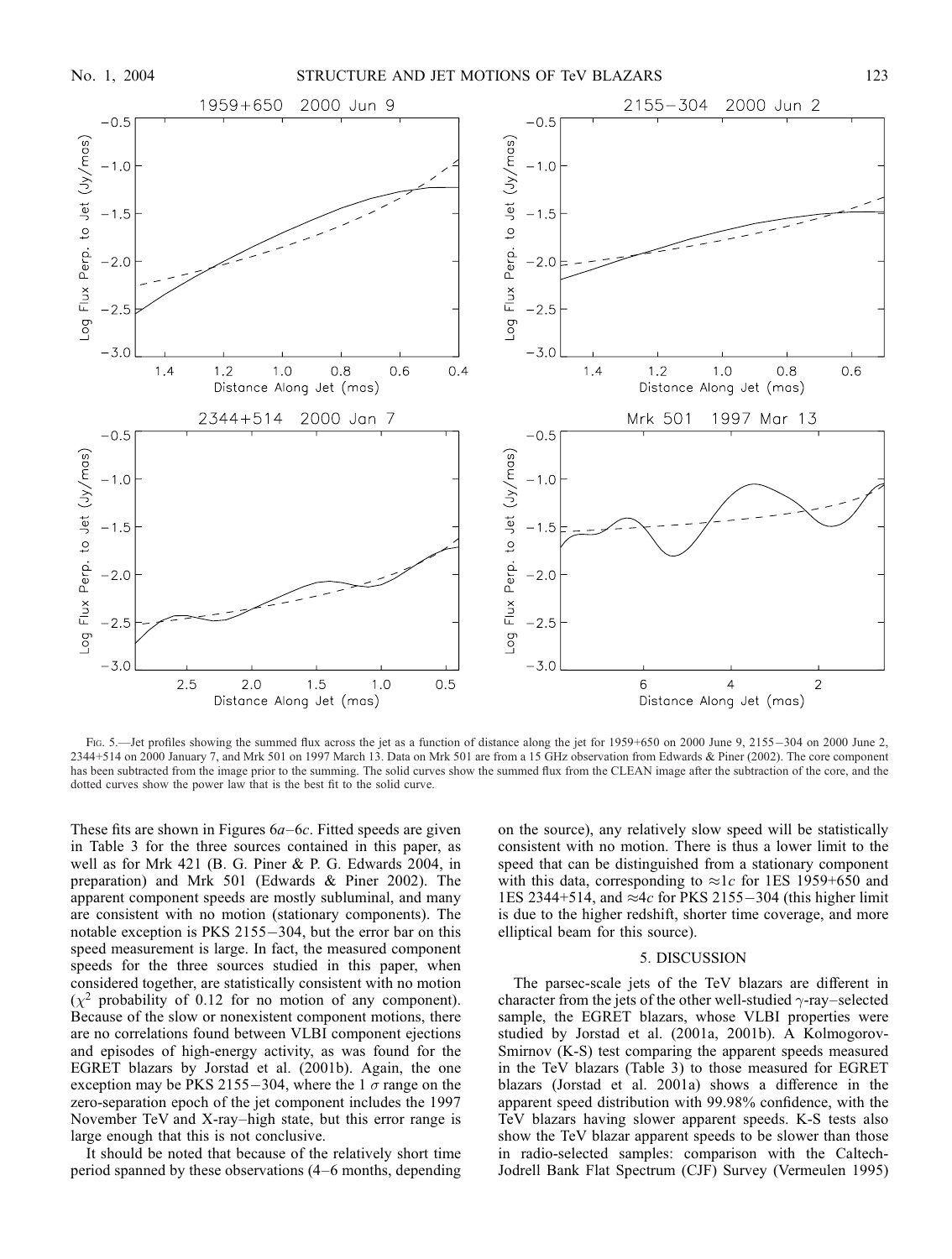

Fig.  $6, -(a)-(c)$ : Distances from the core of Gaussian component centers as a function of time. Error bars are 10% of the projection of the uniformly weighted beam along a line joining the center of the core to the center of the component. The lines are the least-squares fits to outward motion with constant speed. The fitted apparent speeds are shown next to these lines. (a) 1ES 1959+650; (b) PKS 2155-304; (c) 1ES 2344+514.

shows a difference with 99.91% confidence, and comparison with the 2 cm survey (Kellermann et al. 2000) shows a difference with a somewhat lower 97.90% confidence.

The presence of stationary components in the TeV blazars is not surprising, because in all of the VLBI surveys mentioned above, one-third to one-half of the VLBI components observed are found to be very slow or stationary. However, superluminally moving components are usually also present in the jets of these sources with stationary components, indicating that the jet is not intrinsically slow (Jorstad et al. 2001a). What causes the statistical difference in the speed distribution of the TeV blazars is not the presence of stationary components, but the lack of any superluminally moving components. This lack of any superluminally moving features is the same conclusion that would be reached if we had used the smooth power law fits to the jets  $(\S$  3.3), but representation by Gaussians is required for the quantitative comparison given above. The important question to be answered about the parsec-scale jets of these sources is then, What has become of the relativistically moving shocks that are assumed to be responsible for the high-energy flaring activity and that are clearly visible in the jets of the EGRET blazars?

The first hypothesis that should be examined is that the moving components are present but appear slow because of a very small angle to the line of sight. The angle to the line of sight calculated from the highest measured speed (or speed upper limit) for each source is given in Table 3, for an assumed  $\delta$  of 10 (a typical lower limit from models of the multiwavelength spectra and variability). These angles to the line of sight are typically less than a degree. Even though  $\gamma$ -ray– selected samples should have a distribution that lies closer to the line of sight than radio-selected samples (because of the dependence of the  $\gamma$ -ray flux on a higher power of  $\delta$ ; see the Monte Carlo simulations of Lister 1998), they should not typically be so close to the line of sight as to appear subluminal, and the Monte Carlo simulations of Lister (1998) predict a faster apparent speed distribution for  $\gamma$ -ray–selected samples, for both SSC and ERC  $\gamma$ -ray emission. While the extreme misalignments on parsec scales, or between parsec and kiloparsec scales, in three of these sources (Mrk 501, 1ES  $1959+650$ , and PKS  $2155-304$ ) does indicate a fairly small angle to the line of sight, the typical angle is more likely to be a few degrees, rather than less than 1°. Note also that Giebels et al. (2002) state that the ''quiescent'' X-ray emission from these sources can be explained by jets aligned within a few degrees of the line of sight.

On the basis of other indications that  $\delta$  in the parsec-scale radio jet is actually low (such as the low brightness temperatures), we consider the more likely explanation for the sluggish parsec-scale jets to be that the bulk Lorentz factor has been reduced between the TeV-emitting subparsec scale and the parsec scale. Such a change in the bulk Lorentz factor (from  $\Gamma > 10$  to  $\Gamma$  of a few) also provides an explanation for problems encountered in BL Lac–FR I unification (Georganopoulos & Kazanas 2003). We note that the jet decollimation observed in all of these sources at a few milliarcseconds from the core is also indicative of a jet that has little momentum left and is easily influenced by the external medium. This morphology in Mrk 501 is interpreted by Giroletti et al. (2003) in terms of a decelerating two-component (fast inner spine and slower outer layer) jet model, based on flux profiles transverse to the jet. For the weaker sources presented in this paper, we do not have sufficient sensitivity or resolution transverse to the jet to attempt decomposition into separate spine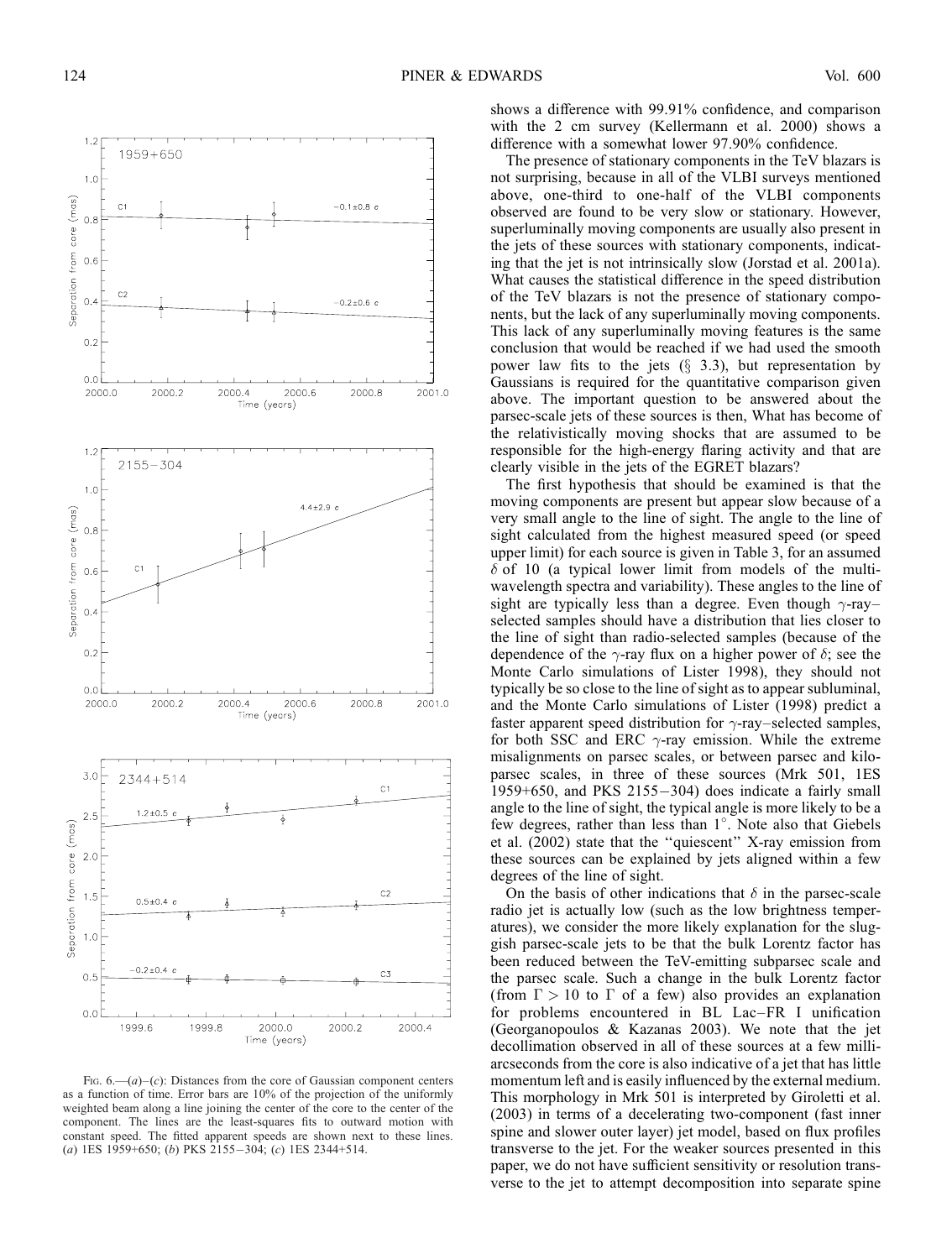TABLE 3 Apparent Component Speeds in TeV Blazars

|                |                | Apparent Speed <sup>a</sup> |                | $\theta^{\rm b}$ |
|----------------|----------------|-----------------------------|----------------|------------------|
| Source         | Component      | (multiples of $c$ )         | Reference      | $(\text{deg})$   |
| Mrk 421        | C4             | $0.04 + 0.06$               | 1              |                  |
|                | C <sub>5</sub> | $0.20 + 0.05$               | 1              | 0.2              |
|                | C <sub>6</sub> | $0.18 + 0.05$               |                |                  |
|                | C7             | $0.12 + 0.06$               |                |                  |
|                | C8             | $0.06 + 0.03$               | 1              |                  |
| Mrk 501        | C1             | $0.05 + 0.18$               | $\overline{c}$ |                  |
|                | C <sub>2</sub> | $0.54 + 0.14$               | $\overline{2}$ | 0.6              |
|                | C <sub>3</sub> | $0.26 \pm 0.11$             | $\overline{c}$ |                  |
|                | C4             | $-0.02 + 0.06$              | $\overline{c}$ |                  |
| 1ES 1959+650   | C <sub>1</sub> | $-0.11 + 0.79$              | 3              | 0.8              |
|                | C <sub>2</sub> | $-0.21 \pm 0.61$            | 3              |                  |
| PKS 2155-304   | C <sub>1</sub> | $4.37 + 2.88$               | 3              | 4.2              |
| $1ES$ 2344+514 | C <sub>1</sub> | $1.15 + 0.46$               | 3              | 1.3              |
|                | C <sub>2</sub> | $0.46 + 0.43$               | 3              |                  |
|                | C <sub>3</sub> | $-0.19 + 0.40$              | 3              |                  |

<sup>a</sup> For  $H_0 = 71$  km s<sup>-1</sup> Mpc<sup>-1</sup>,  $R_m = 0.27$ , and  $\Omega_m = 0.73$ .

 $h$  Angle to the line of sight calculated for an assumed Doppler factor of 10, using the highest measured component speed (or speed upper limit) for each source. This is not meant to be used as the actual Lorentz factor and angle to the line of sight (see text).

(1) B. G. Piner & P. G. Edwards 2003, in preparation. (2) Edwards & Piner 2002, with modified cosmological parameters. (3) This paper.

and layer components. The lack of any observed counterjets in our images, with a lower limit on the jet to counterjet brightness ratio  $J > \sim 100$ , limits the amount of deceleration that has occurred and constrains the bulk Lorentz factor to remain greater than  $\sim$ 2 on parsec scales. If the jets of TeV blazars are decelerating, the important question then becomes, What is the mechanism for jet deceleration, and why does it work more efficiently in the TeV blazars than the EGRET blazars?

Most scenarios for the production of TeV  $\gamma$ -ray flares (and superluminal VLBI components) are based on ''shock-in-jet'' models. In these models, shocks transfer bulk kinetic energy to internal energy of the plasma, which then radiates. The shock models can be broadly divided into two categories: internal shocks (e.g., Spada et al. 2001; Sikora & Madejski 2000), where the shocks are due to interactions of different portions of the jet with varying densities or bulk speeds and external shocks (e.g., Dermer & Chiang 1998), where the jet plasma interacts with density variations in the external medium. The efficiency of the model is a measure of how effectively the shocks transfer bulk kinetic energy from the jet. Current internal shock models for blazars (Spada et al. 2001; Tanihata et al. 2003) have low efficiency (e.g., Fig. 3 of Spada et al. 2001 shows deceleration from  $\Gamma \approx 25$  to  $\Gamma \approx 20$  on parsec scales). However, low efficiency was built into the Spada et al. (2001) model in order to reproduce bulk relativistic motion on parsec scales, by enforcing small differences in bulk Lorentz factors between colliding shells. Tanihata et al. (2003) suggest that the efficiency can be increased by making this difference larger, but that there may then be problems with reproducing the observed flare timescales. The efficiency of deceleration in the Dermer & Chiang (1998) model can be quite high; see, e.g., their Figure 2 shows deceleration of a plasmoid to mildly relativistic speeds on subparsec scales. Regardless of which shock mechanism is dominant, we suggest that the deceleration of the jet to relatively small bulk Lorentz factors at parsec scales has now been established as an observed property of TeV blazars and that this property of TeV blazar jets should now be used to constrain the shock models for these sources.

#### 6. CONCLUSIONS

This paper is part of a series exploring the parsec-scale jet structure of TeV blazars through multiepoch VLBI observations. In Piner et al. (1999) we presented observations of Mrk 421, in Edwards & Piner (2002) we presented observations of Mrk 501, and in this paper we presented VLBA observations of the fainter (in the radio) TeV blazars 1ES 1959+650, PKS  $2155-304$ , and  $1ES$   $2344+514$ . All of these sources are quite similar in their VLBI properties, and our major conclusions from this study to date are the following:

1. All of these sources have similar VLBI morphologies. There is an initial collimated jet, extending to a few milliarcseconds from the core, that may appear strongly bent. Beyond this region the jet loses collimation and transitions to a diffuse, low surface brightness morphology.

2. The superluminally moving shocks or ''components'' present in other blazars are not apparent in the parsec-scale jets of these sources. The components in TeV blazar jets are predominantly stationary or subluminal.

3. The VLBI cores of the three sources studied here are partially resolved and have brightness temperatures of a few times  $10^{10}$  K (compared with a few times  $10^{11}$  K in the case of Mrk 421 and Mrk 501). A high Doppler factor is not required to reduce the observed brightness temperatures below the equipartition value.

4. Counterjets are not observed, and the lower limit placed on the jet to counterjet brightness ratio is  $J > \sim 100$ .

On the basis of these four points, we conclude that the jets of TeV blazars are only mildly relativistic ( $\Gamma \sim 2-4$ ) on parsecscales. We suggest the following scenario for the evolution of TeV blazar jets. The jets start out highly relativistic, as required by models reproducing the multiwavelength spectra and variability. Internal or external shocks transfer bulk kinetic energy from the jet with a high efficiency, such that the jet becomes only mildly relativistic a few parsecs from the core. The bulk Lorentz factor has decreased substantially and the shocks have dissipated by the time the jet reaches the parsec scales that we are observing with VLBI, including the VLBI core out to a few milliarcseconds from the core. Immediately beyond this inner jet region, the jet undergoes rapid decollimation, probably because of the low-momentum jet is now interacting with the external environment. This decollimation is evident on the VLBA images of all of these sources beyond a few milliarcseconds from the core. The challenge is now to see if shock-in-jet models can produce deceleration on the scales observed here while also reproducing the other observed multiwavelength properties of these sources, and to explain why the TeV blazars apparently decelerate their jets more efficiently than do the EGRET blazars.

We are currently analyzing additional VLBA data on the TeV blazars, including dual–circular-polarization observations of Mrk 421 after its 2001 TeV high state and observations to further clarify the jet structures in 1ES 1959+650 and PKS  $2155 - 304$ , as well as in the recently detected TeV blazar H1426+428.